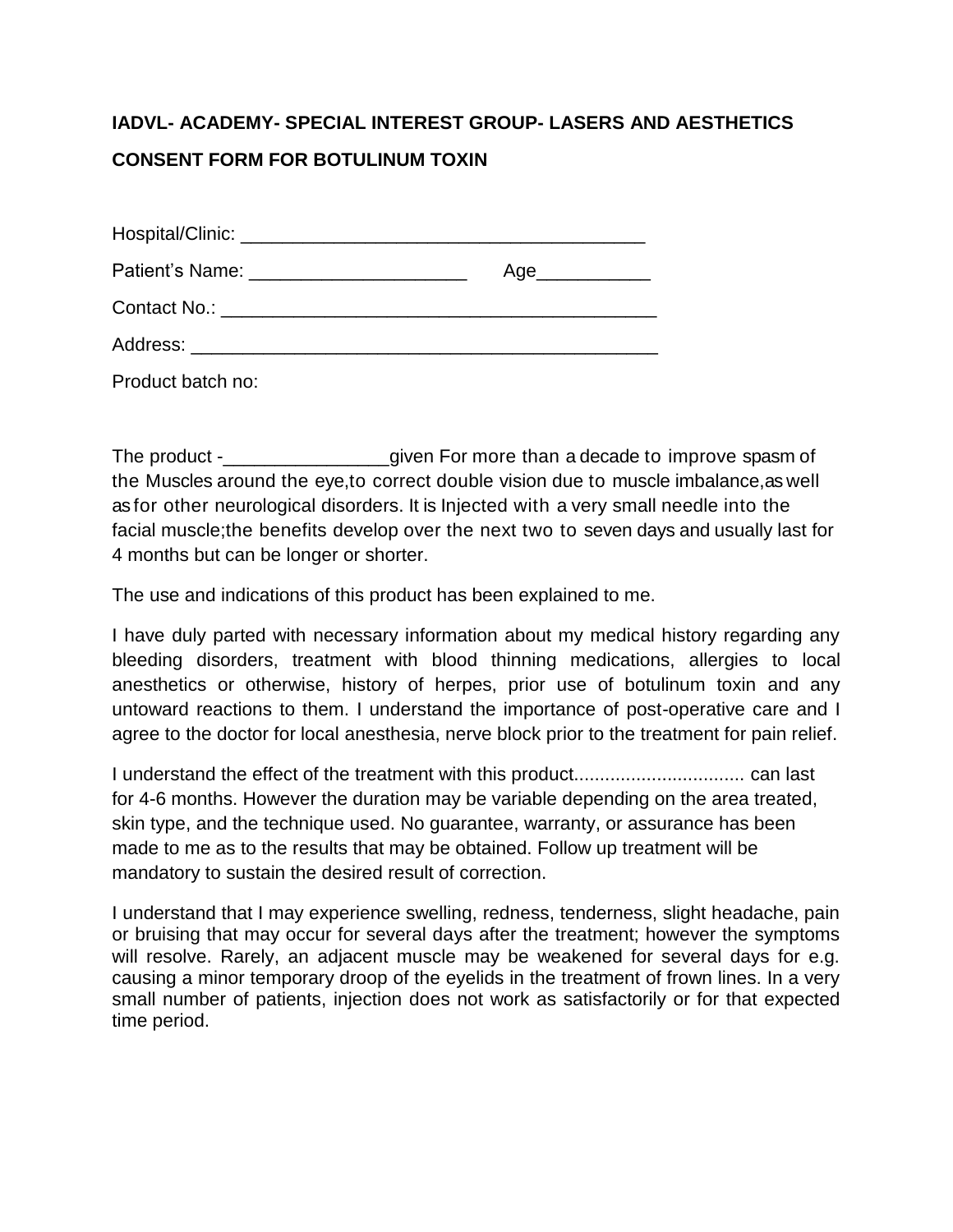Topical, local or general anesthesia is required in few patients. I am ready to take the appropriate form of anesthesia.

I agree that any pictures taken of my treatment site may be used for publication or teaching purposes; however my name or identity will not be disclosed and complete confidentiality will be maintained.

By signing below, I acknowledge that I have read the adverse reactions above and I feel that I have been adequately informed of the risks of Botulinum toxin treatment.

Before each treatment, I will inform the doctor if I have taken any new medications since my last treatment.

I also agree to comply with the recommended aftercare instructions.

I hereby release Dr. **and its designated staff from liability** associated with the above procedure.

My questions regarding the procedure have been answered satisfactorily.

I authorize Dr. **and his/her designated staff to perform Botulinum** toxin treatment on my body.

The payment and fee structure is informed to me. I am ready to pay per sitting or package basis. [Package if opted for includes minimum number of sittings and I have to pay accordingly if more sittings are required]

SIGNATURE OF PATIENT/THUMB IMPRESSION

SIGNATURE OF PARENTS / GUARDIAN (FOR MINORS) DATE:

NAME AND RELATIONSHIP IF SIGNED BY OTHER THAN PARENT

\_\_\_\_\_\_\_\_\_\_\_\_\_\_\_\_\_\_\_\_\_\_\_\_\_\_\_\_\_\_\_\_\_\_\_\_\_\_\_\_\_\_\_\_\_\_